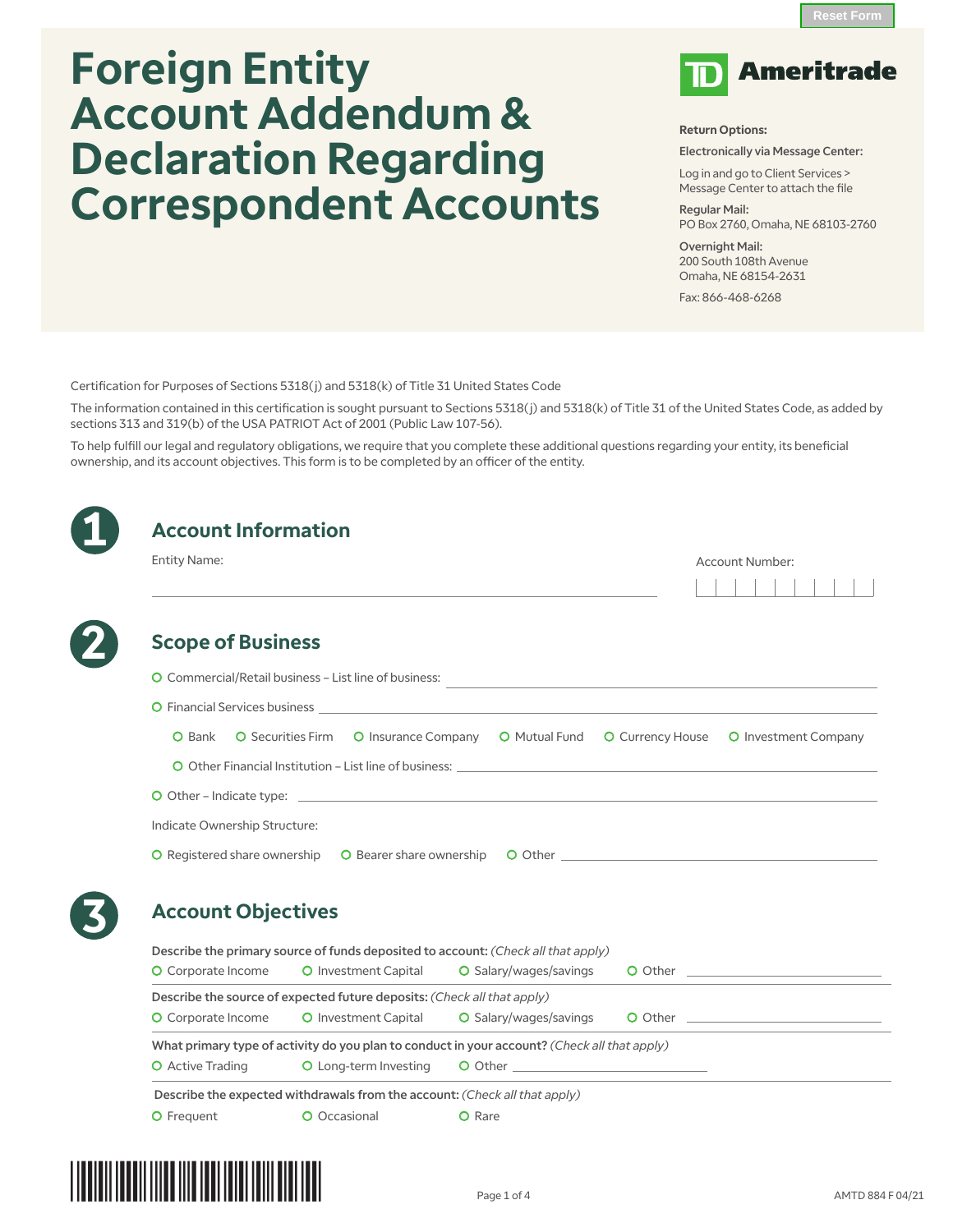

Information must be submitted for each beneficial owner. You must submit additional copies of this form if there are additional beneficial ownership interests. If the entity is a publicly traded corporation, provide this information only for beneficial owners holding 10% or more interest in the entity. The entity is required to give immediate notice of any change to beneficial ownership interest.

| Name Prefix (optional): OMr. OMrs. OMs. ODr. ORev.                                                         |
|------------------------------------------------------------------------------------------------------------|
| First Name:<br>Middle Name:<br>Last Name:                                                                  |
| Number of Dependents:<br>U.S. Social Security Number:<br>Date of Birth:                                    |
|                                                                                                            |
| Home Address: (no PO box or mail drop)                                                                     |
| Country:<br>Zip Code:<br>City:<br>State:                                                                   |
| O Check here if you are NOT a U.S. citizen.<br>Country of Citizenship:                                     |
| Country of Dual/Secondary Citizenship (if applicable):<br>Country of Birth:                                |
| Non-U.S. citizens*: Do you hold a current U.S. immigration visa? O Yes O No                                |
| Specify visa type:<br>Visa Number:<br>Expiration:                                                          |
| *Nonresident aliens must submit a copy of a current passport, and a copy of a bank or brokerage statement. |
| Name Prefix (optional): OMr. OMrs. OMs. ODr. ORev.                                                         |
| First Name:<br>Middle Name:<br>Last Name:                                                                  |
| Number of Dependents:<br>Date of Birth:<br>U.S. Social Security Number:                                    |
|                                                                                                            |
| Home Address: (no PO box or mail drop)                                                                     |
| State:<br>  Zip Code:<br>  Country:<br>City:                                                               |
| O Check here if you are NOT a U.S. citizen.<br>Country of Citizenship:                                     |
| Country of Dual/Secondary Citizenship (if applicable):<br>Country of Birth:                                |
| Non-U.S. citizens*: Do you hold a current U.S. immigration visa? O Yes O No                                |
| Specify visa type:<br>Visa Number:<br>Expiration:                                                          |

\*Nonresident aliens must submit a copy of a current passport, and a copy of a bank or brokerage statement.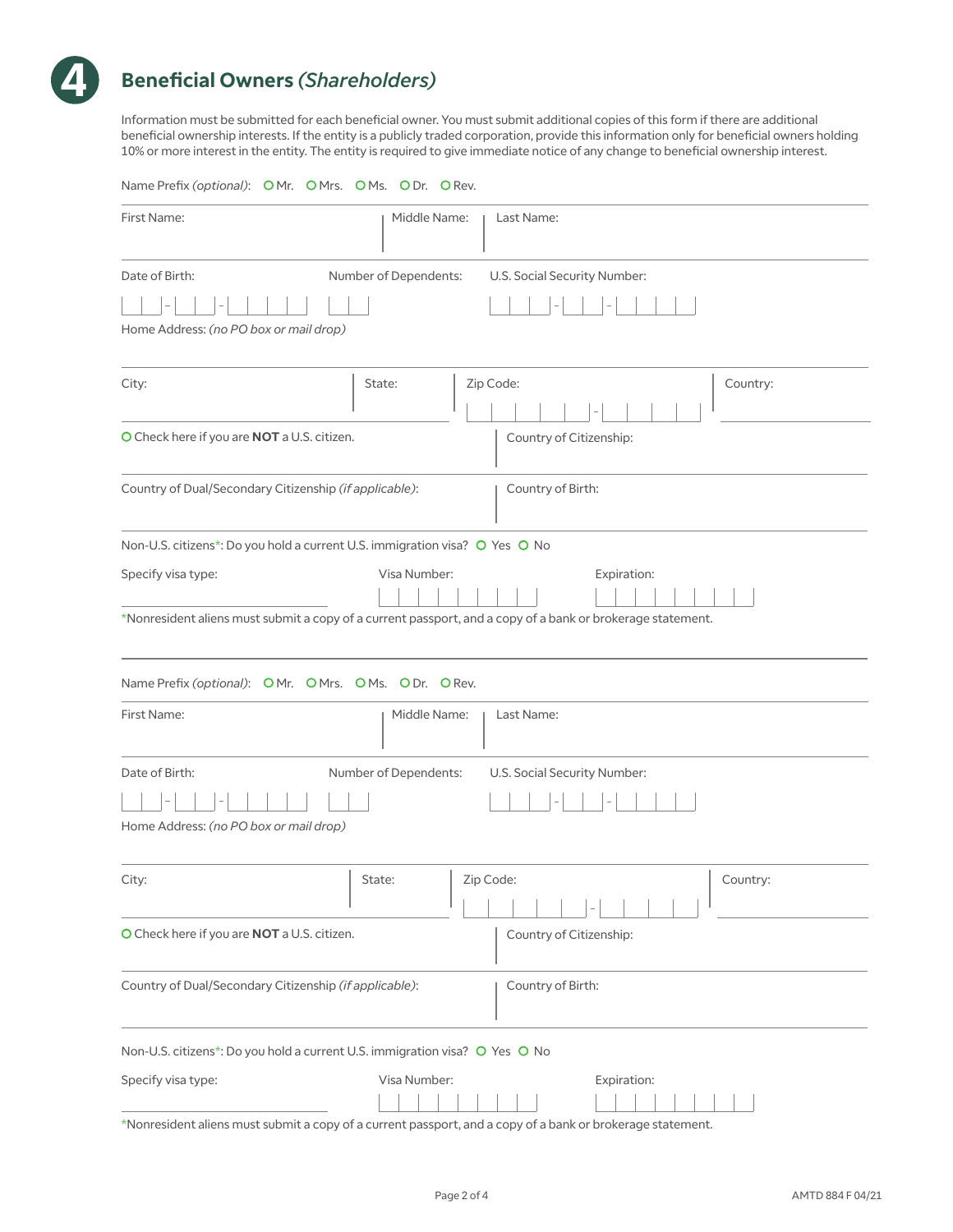#### Section 4, Beneficial Owners Continued

#### Name Prefix (optional): O Mr. O Mrs. O Ms. O Dr. O Rev.

| First Name:                                                                                                                                                                                                                                                                                                                                                | Middle Name:          | Last Name:                   |          |
|------------------------------------------------------------------------------------------------------------------------------------------------------------------------------------------------------------------------------------------------------------------------------------------------------------------------------------------------------------|-----------------------|------------------------------|----------|
| Date of Birth:                                                                                                                                                                                                                                                                                                                                             | Number of Dependents: | U.S. Social Security Number: |          |
|                                                                                                                                                                                                                                                                                                                                                            |                       |                              |          |
| Home Address: (no PO box or mail drop)                                                                                                                                                                                                                                                                                                                     |                       |                              |          |
|                                                                                                                                                                                                                                                                                                                                                            |                       |                              |          |
| City:                                                                                                                                                                                                                                                                                                                                                      | State:                | Zip Code:                    | Country: |
| O Check here if you are <b>NOT</b> a U.S. citizen.                                                                                                                                                                                                                                                                                                         |                       | Country of Citizenship:      |          |
| Country of Dual/Secondary Citizenship (if applicable):                                                                                                                                                                                                                                                                                                     |                       | Country of Birth:            |          |
| Non-U.S. citizens*: Do you hold a current U.S. immigration visa? O Yes O No                                                                                                                                                                                                                                                                                |                       |                              |          |
| Specify visa type:                                                                                                                                                                                                                                                                                                                                         | Visa Number:          | Expiration:                  |          |
| $\mathcal{A}$ and $\mathcal{A}$ are a set of the set of the set of the set of the set of the set of the set of the set of the set of the set of the set of the set of the set of the set of the set of the set of the set of the set of<br>the contract of the contract of the contract of the contract of the contract of the contract of the contract of |                       |                              |          |

\*Nonresident aliens must submit a copy of a current passport, and a copy of a bank or brokerage statement.



### **Foreign Entity** *(check appropriate box)*

O The undersigned Foreign Entity, Name of Entity:

has established one or more accounts with TD Ameritrade, Inc., and hereby certifies, by an individual authorized to make such certification, as follows: The Foreign Entity is not acting in the capacity of a Foreign Bank, and will not receive deposits from, make payments on behalf of, or handle other financial transactions related to the capacity of a "Foreign Bank" as defined in 31 CFR 104.10(d).

O The undersigned Financial Institution, Name of Financial Institution:

a "Foreign Bank" as defined in 31 CFR 104.10(d), has established one or more accounts with TD Ameritrade, Inc. to receive deposits from, make payments on behalf of, or handle other financial transactions related to a Foreign Bank (the "correspondent accounts") as defined in 31 CFR 104.10(d).